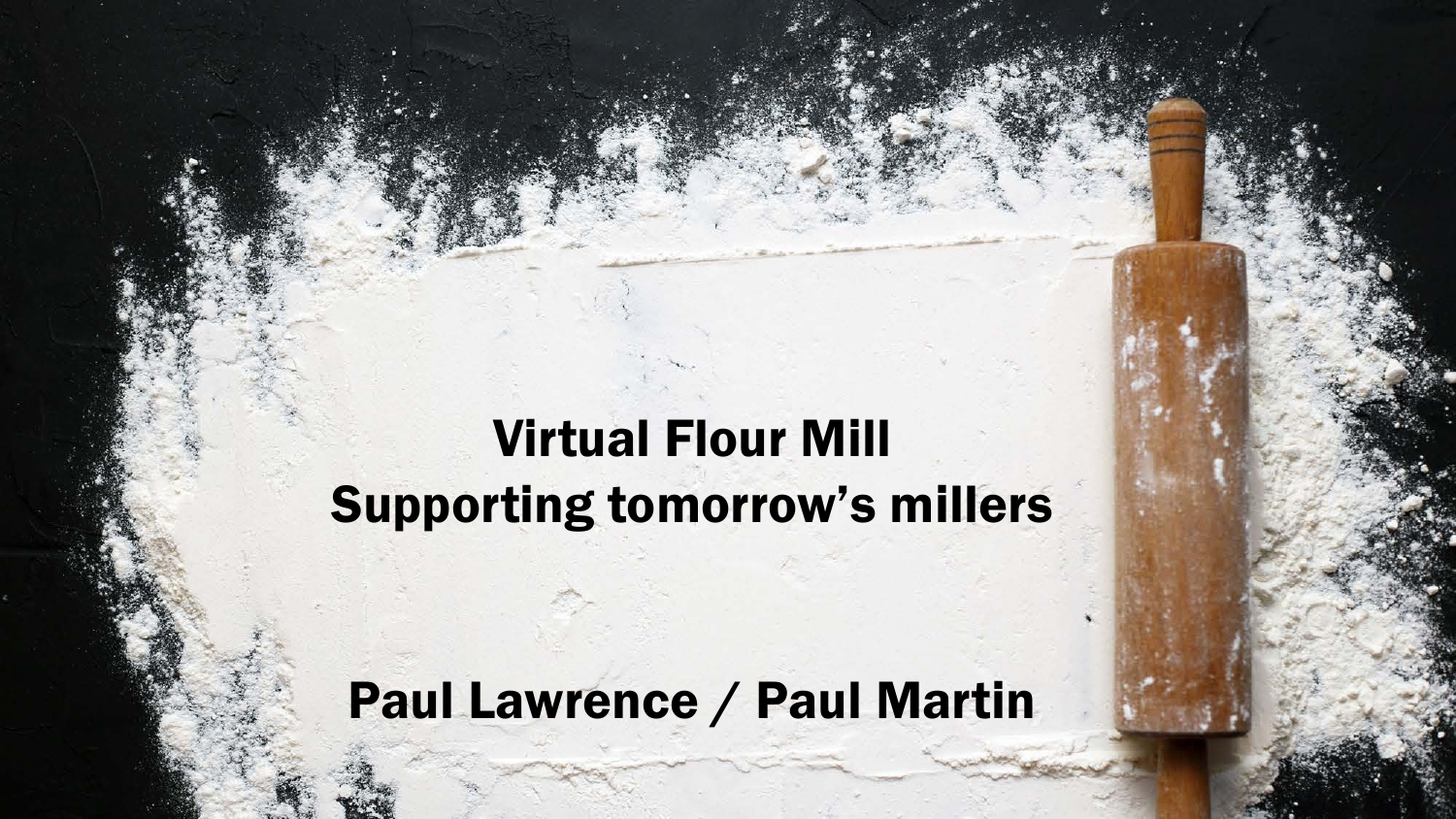### JK FLOUR **UK Flour Millers Distance Learning Course MILLERS 100 years of training**

- The flour milling industry is a **highly skilled and challenging industry**, with training and education playing a vital role for employee development.
- For over 100 years UK Flour Millers have been providing industry training.
- It's world-renowned distance learning programme is structured into seven modules. Intermediate Flour Milling Certificate – Modules 1-4 Advanced Flour Milling Certificate – Modules 1-7.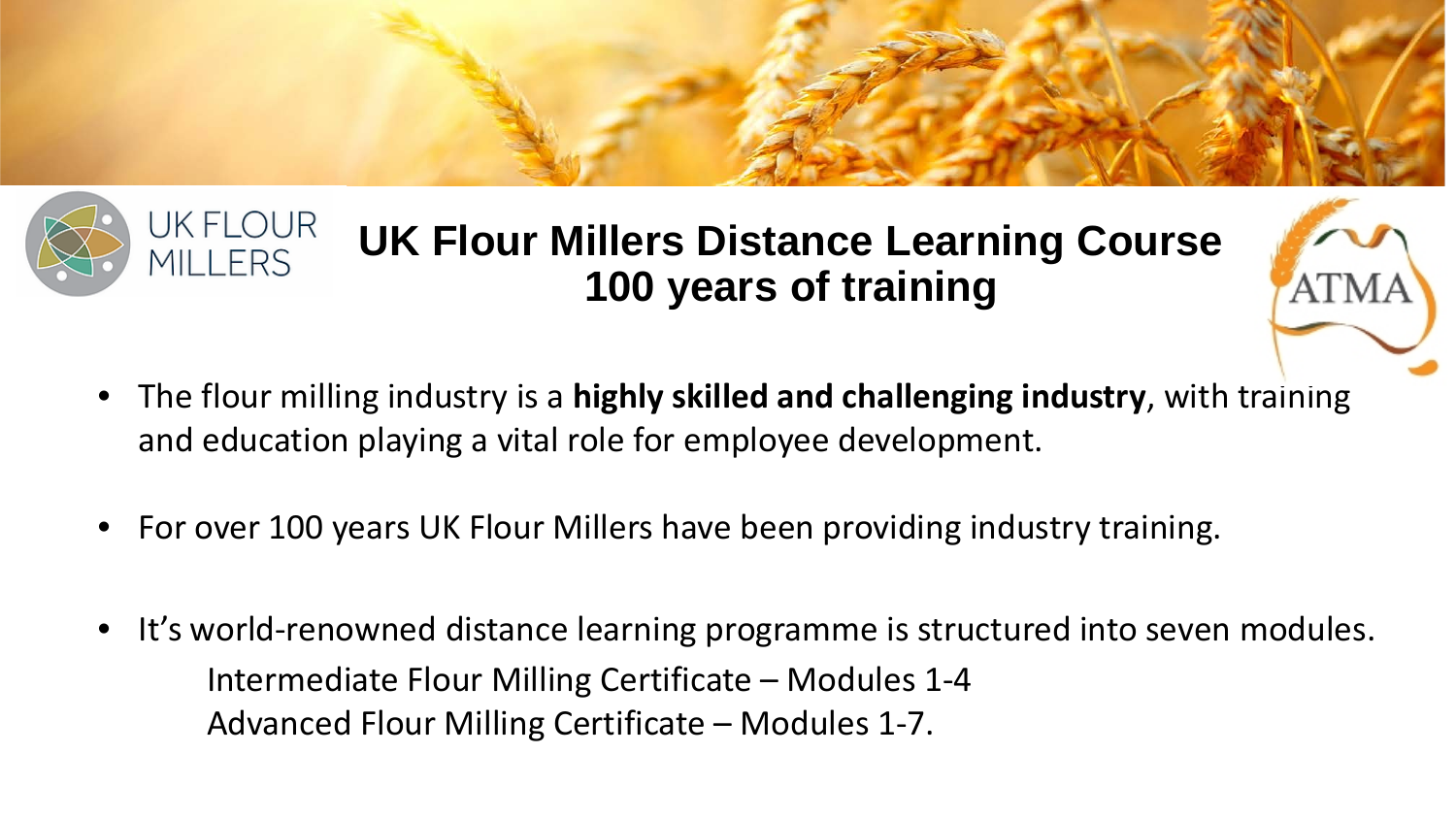

ATMA provide the administration function for the program for Australia, New Zealand and the Pacific Islands

| Module                  | AU             | <b>NZ</b>      | FJ             | PG             | All |
|-------------------------|----------------|----------------|----------------|----------------|-----|
| 2021-2022 - Module 1    | 15             | 3              | 1              | 0              | 19  |
| 2021-2022 - Module 2    | 14             | $\overline{2}$ | $\mathbf{1}$   | $\mathbf{1}$   | 18  |
| 2021-2022 - Module 3    | 14             | $\overline{2}$ | $\bf{0}$       | $\mathbf{1}$   | 17  |
| 2021-2022 - Module 4    | 10             | 3              | $\mathbf 1$    | $\bf{0}$       | 14  |
| 2021-2022 - Module 5    | $\overline{2}$ | $\overline{2}$ | $\overline{2}$ | $\overline{2}$ | 8   |
| 2021-2022 - Module 6    | 5              | 3              | 1              | $\bf{0}$       | 9   |
| 2021-2022 - Module 7    | 5              | $\overline{2}$ | $\bf{0}$       | 0              |     |
| Total Module Enrolments | 65             | 17             | 6              | 4              | 92  |



Australian Technical<br>Millers Association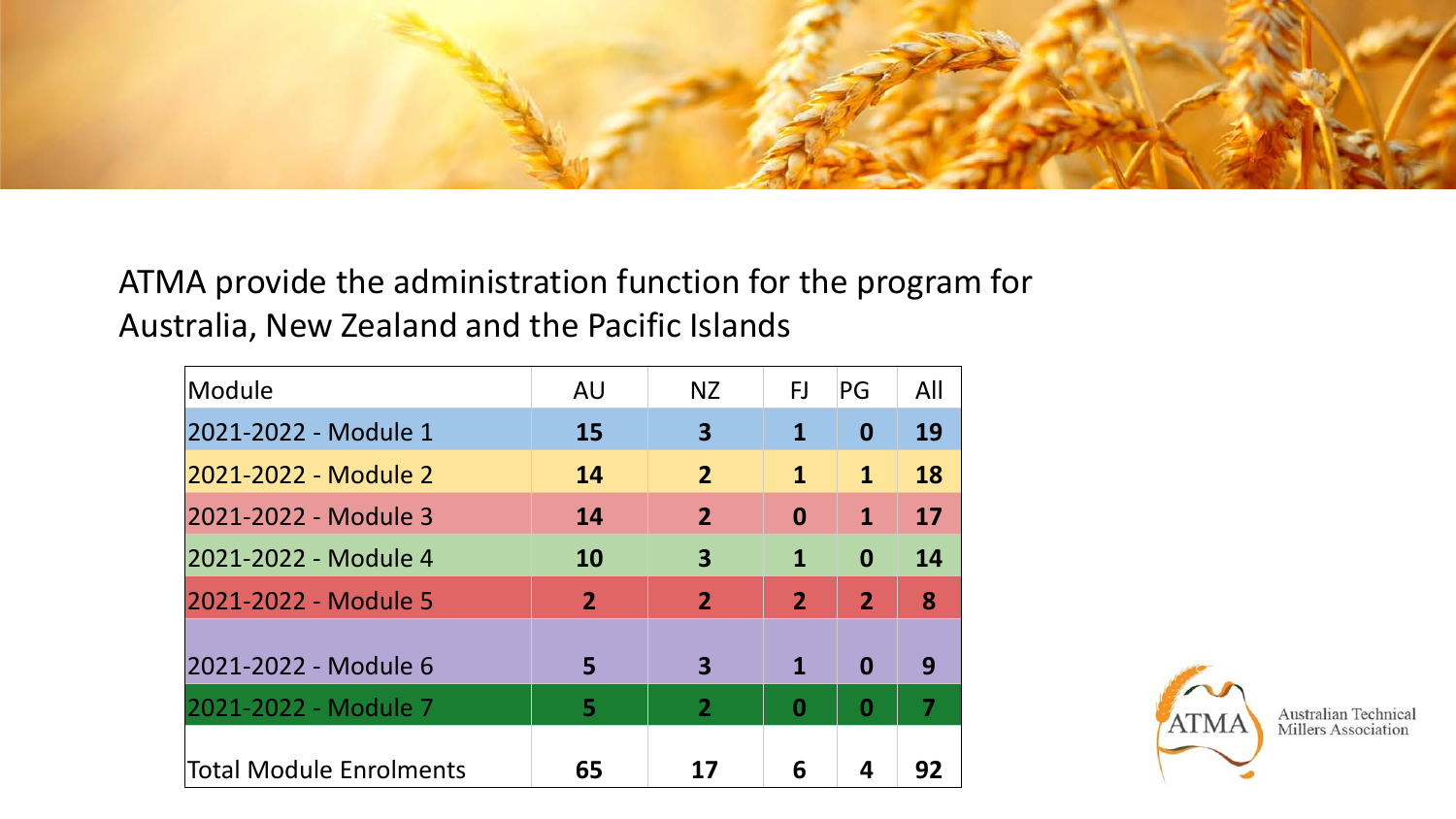## ATMA's Investing In Industry Program



Australian Tec Millers Association

**ATMA'S** role is purely administration as it is the responsibility of the mill to get their staff successfully through the program……BUT

Over the past 4 years ATMA have initiated an **Investing in Industry Program**  whereby we provide:

**TRAINING SESSIONS** for every student for every assignment. All students will be offered 4 x 1 hr sessions with their tutor for every module. The training sessions are provided free of charge by ATMA.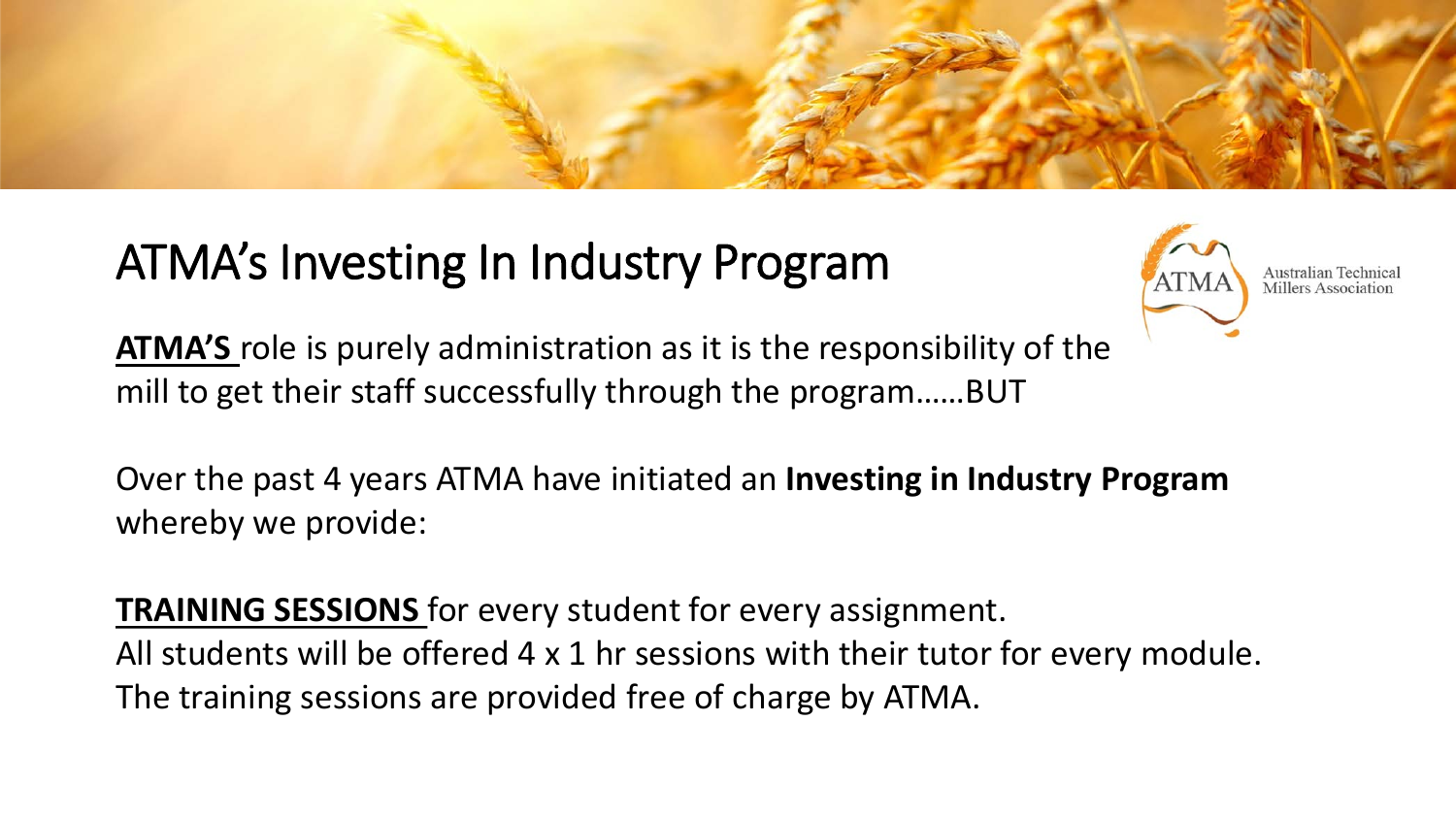## ATMA's Investing In Industry Program



Australian Tech Millers Association

**Graeme Lukey Advanced Milling Award** – to reward the student who puts in maximum EFFORT towards their studies. A weeks all expenses paid training at a state of the art mill (location dependant on COVID travel restrictions) – Valued at up to \$8,000

**Jack Walsh Intermediate Milling Award** – again, to reward maximum EFFORT. All expense paid personal development trip to AMC – Valued at \$2,000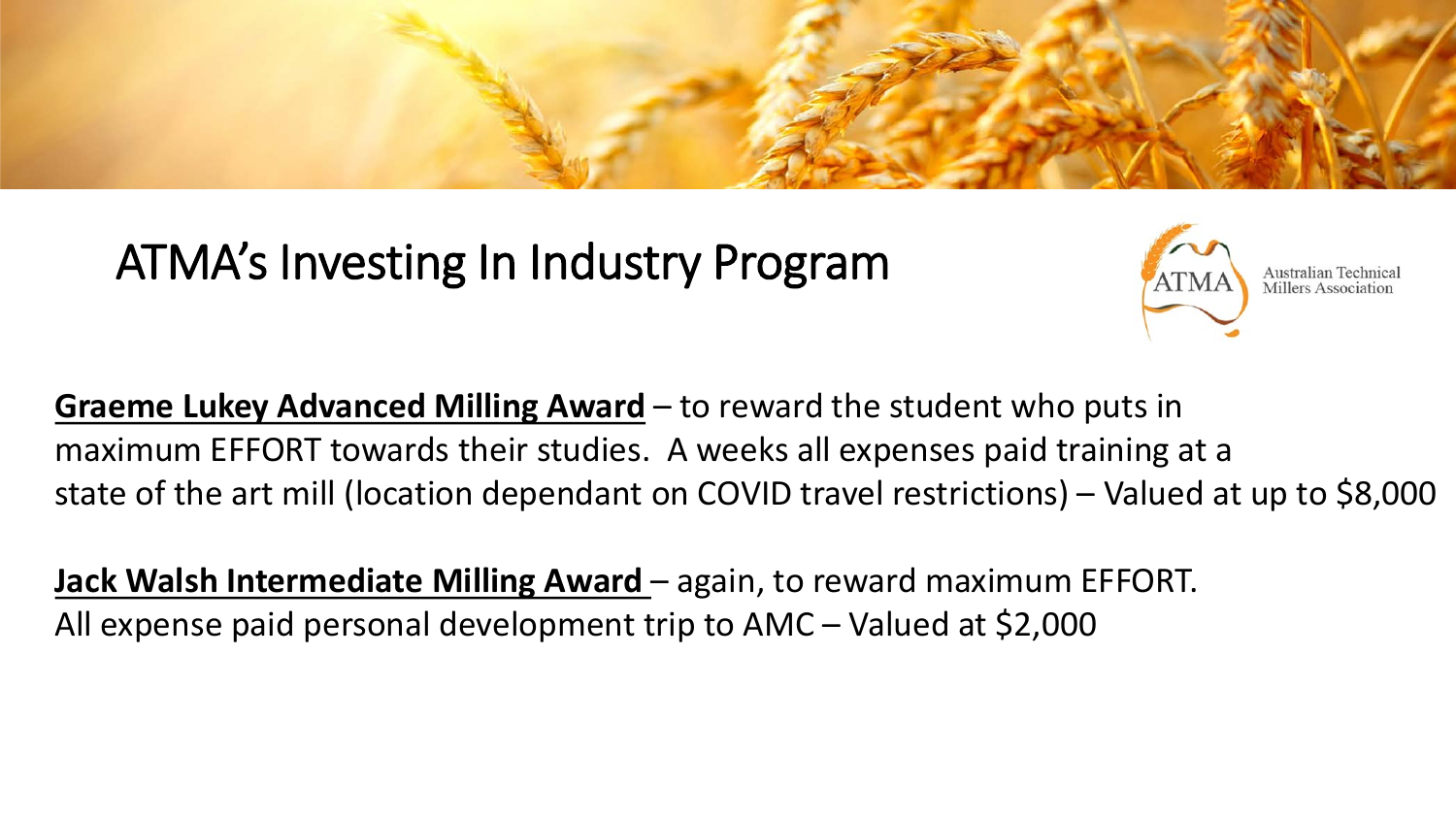Module Enrolment Student Numbers 2005 - 2018



÷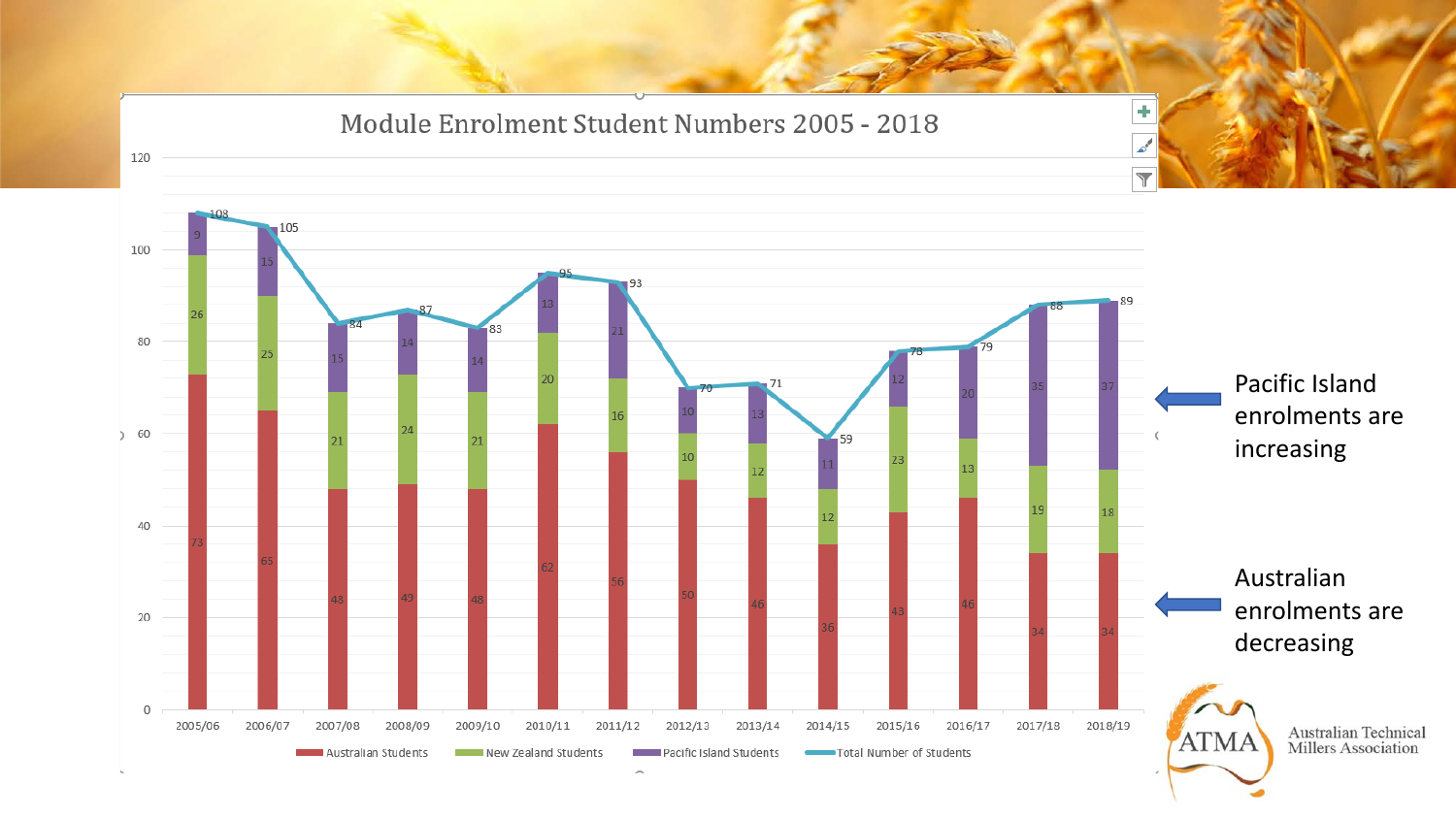#### Exam result comparison to course module enrolments



Passing is not easy or a given

You need to mentor and provide onsite training throughout the process



Australian Technical **Millers Association**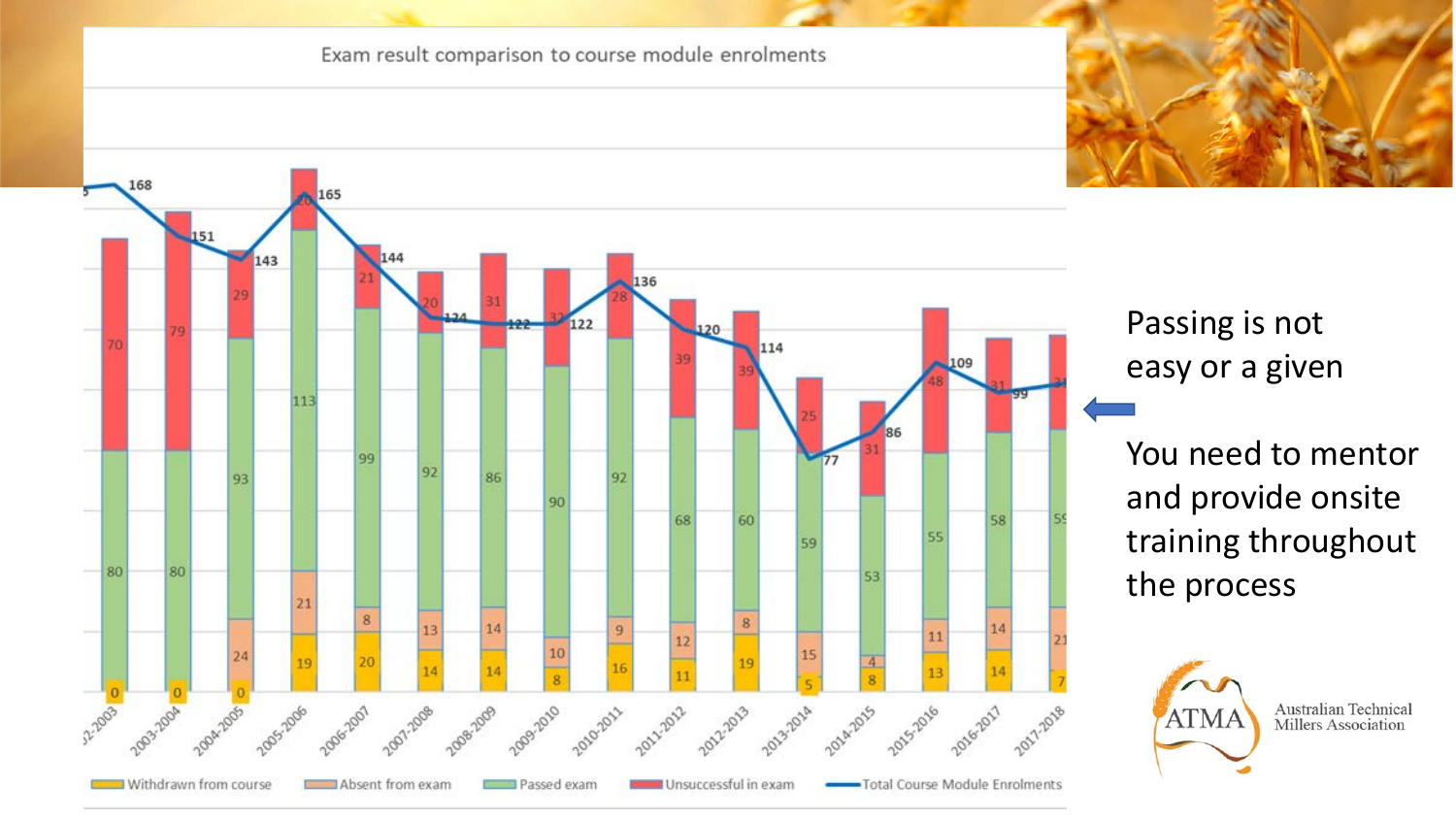

### So how can we help ?

UK Flour Millers, ATMA and the Company have an opportunity to join forces and raise the level of training and skill of the students, utilising UK Flour Millers Virtual Mill.

The student needs your support to release them for one hour every six weeks to attend class.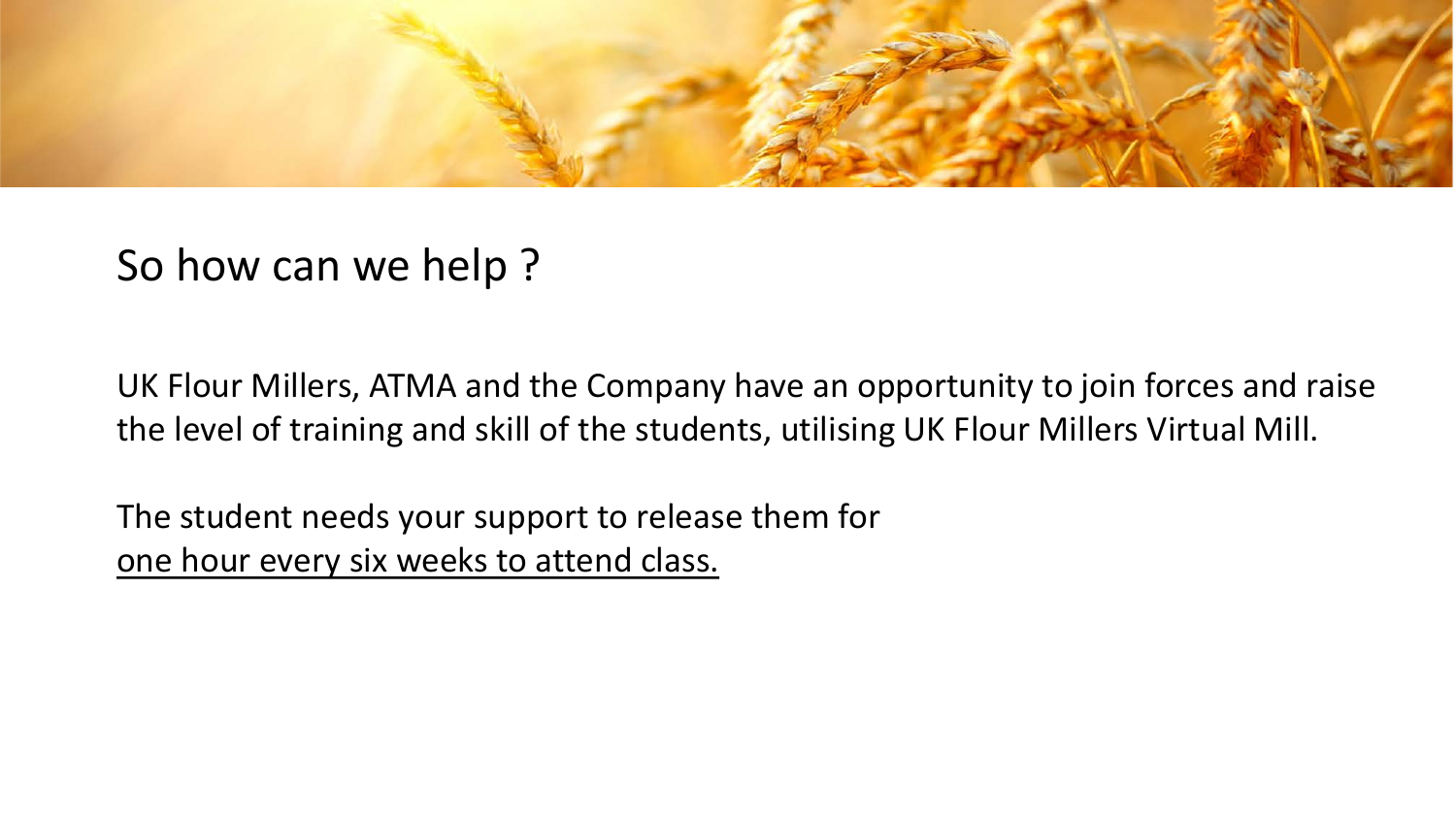### **ATMA Board Room**

The Virtual Mill provides an opportunity for students participating to:

- 1. Attend class,
- 2. Discuss course content & assignments
- 3. Use media boards
- 4. Cement learning
- 5. All in 1 hour from their own mill.

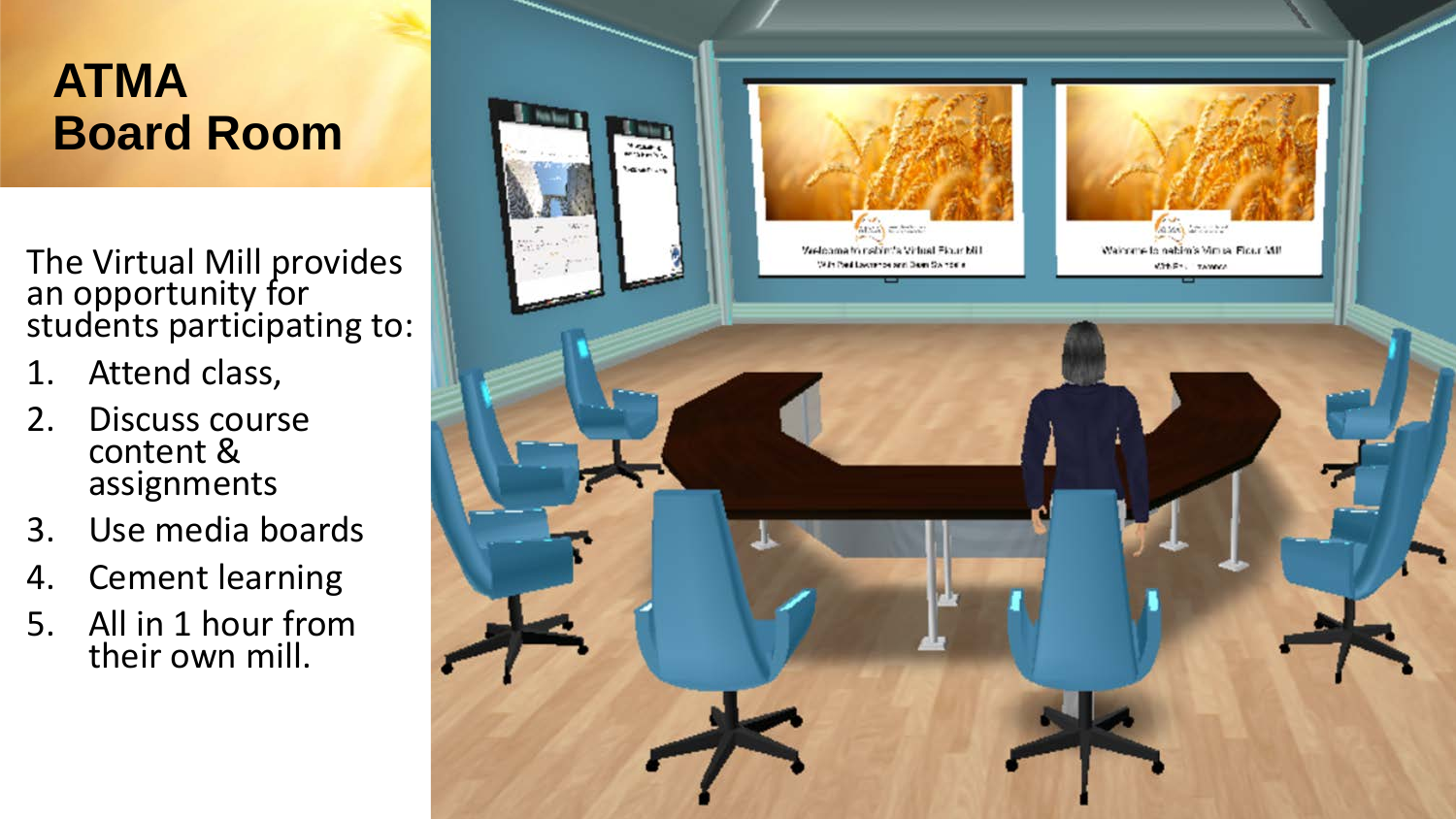### **Learning Tools**

The virtual mill is a training tool assisting students to learn by visual means along with group discussion.

#### STOCK FLOW - 1

12111111

1800101

Carefully follow the animated arrows in this model to see how the finer stock passes through the sieve cover to the bottom of the sieve box and, from there, to the channels on either side.

The coarser stock overtails the to pass down the remaining ch







Australian Technical Millers Association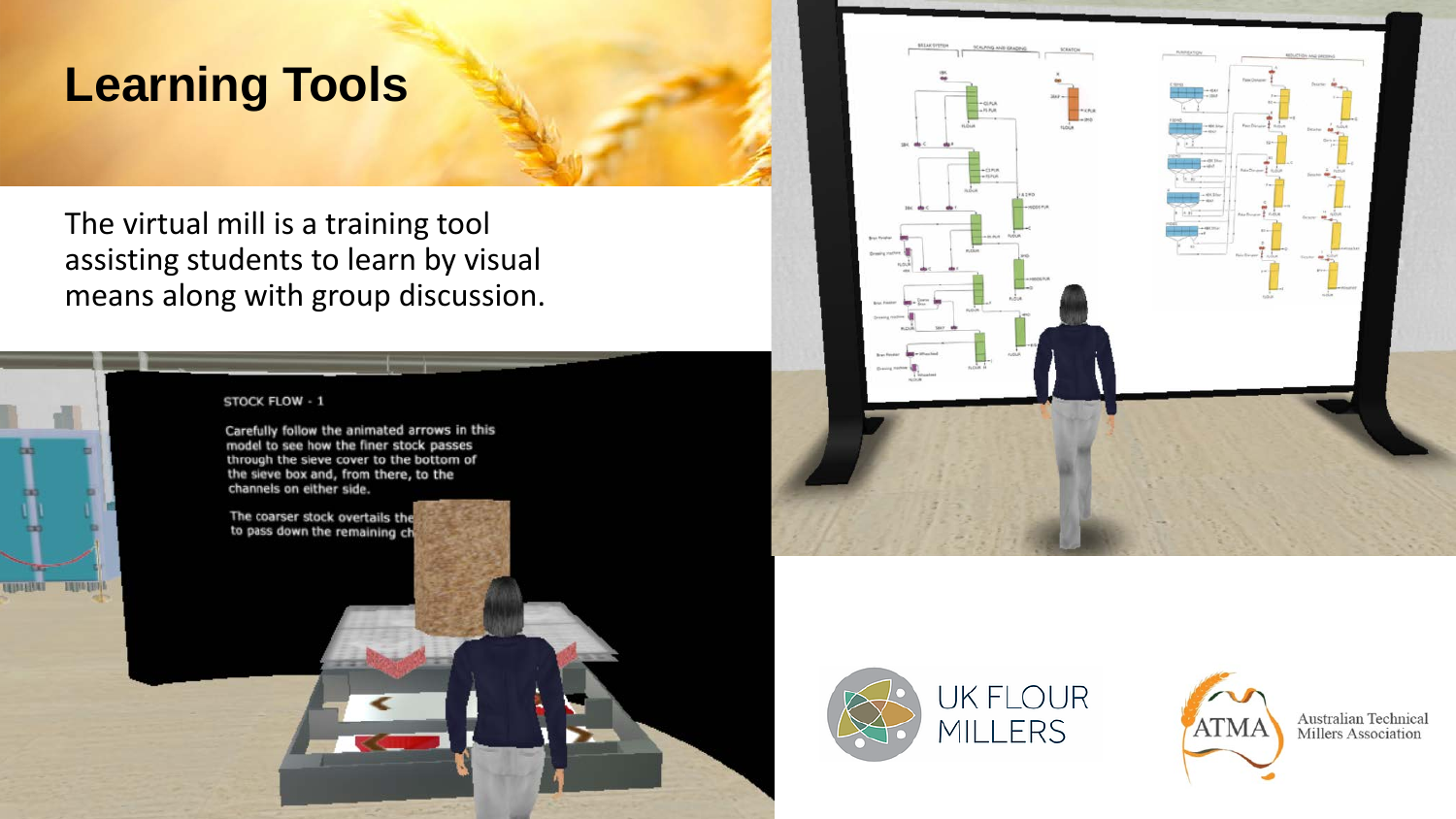### **Understanding the process**

Provides students an opportunity to locate themselves within the mill, become familiar with plant lay-out, machinery and technical information.



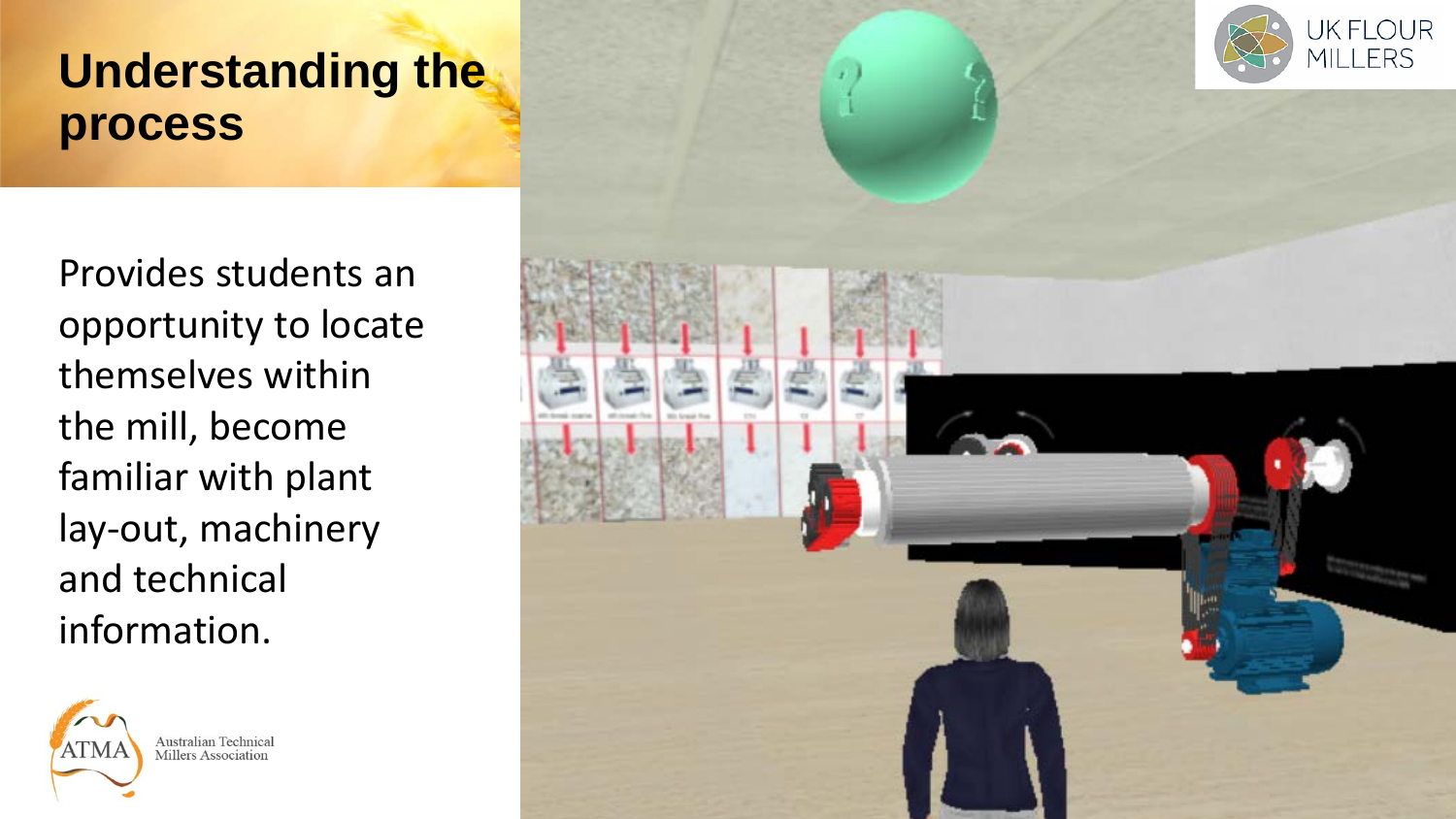## **Confidential sessions**

Offers locations where students can break out and have confidential / controlled conversations (with a tutor) on more specific subjects.

**ATMA** 

**JK FLOUR** 

**MILLERS** 

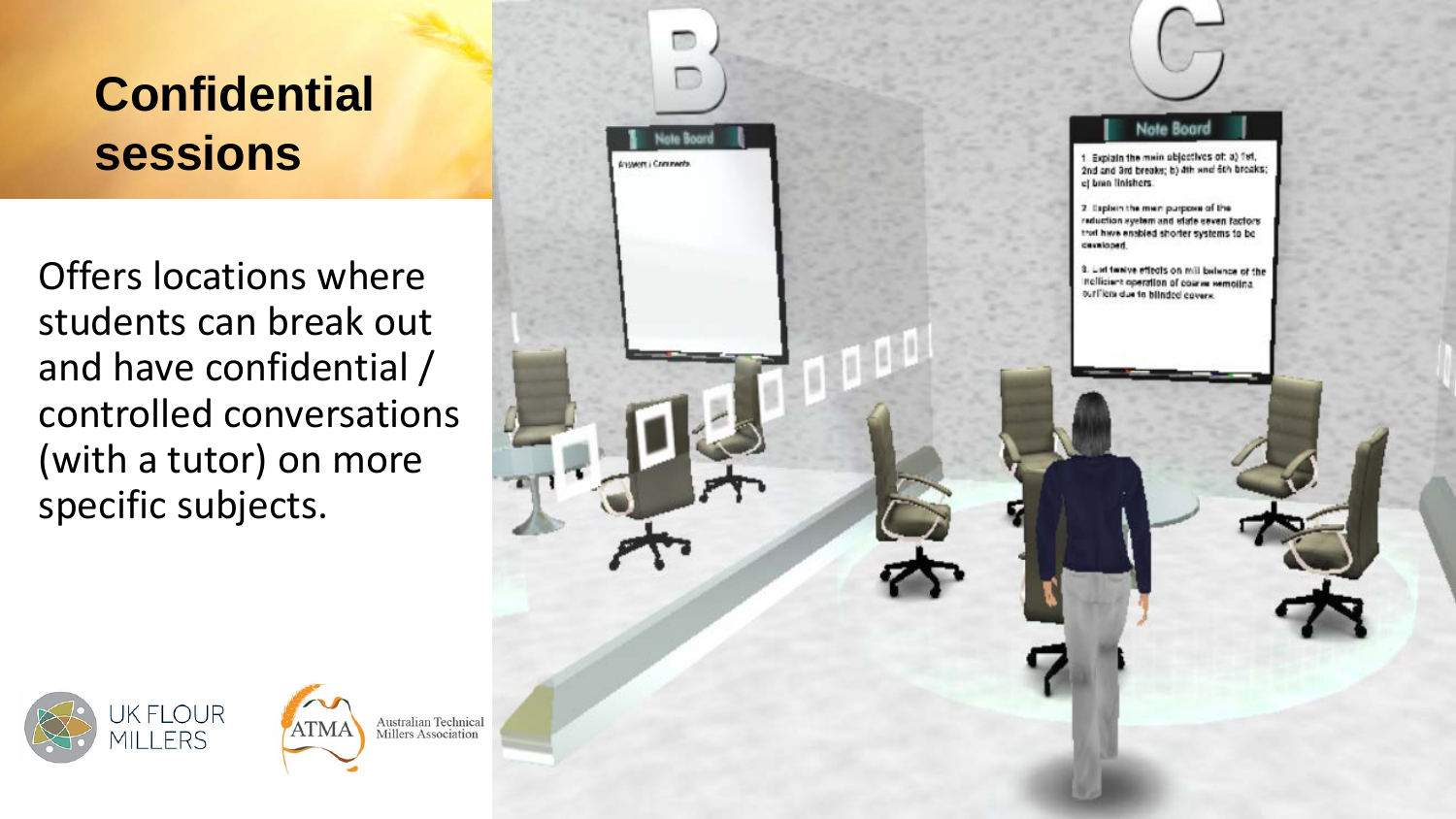

- Virtual mill does not replace the formal learning process of formal written assignments and examinations.
- Virtual mill does not replace the importance and value of having knowledgeable Tutors. Student are encouraged to tap into such knowledge and experience.
- Virtual mill does not replace the importance and value of on site training and the value of site mentors.



Millers Associat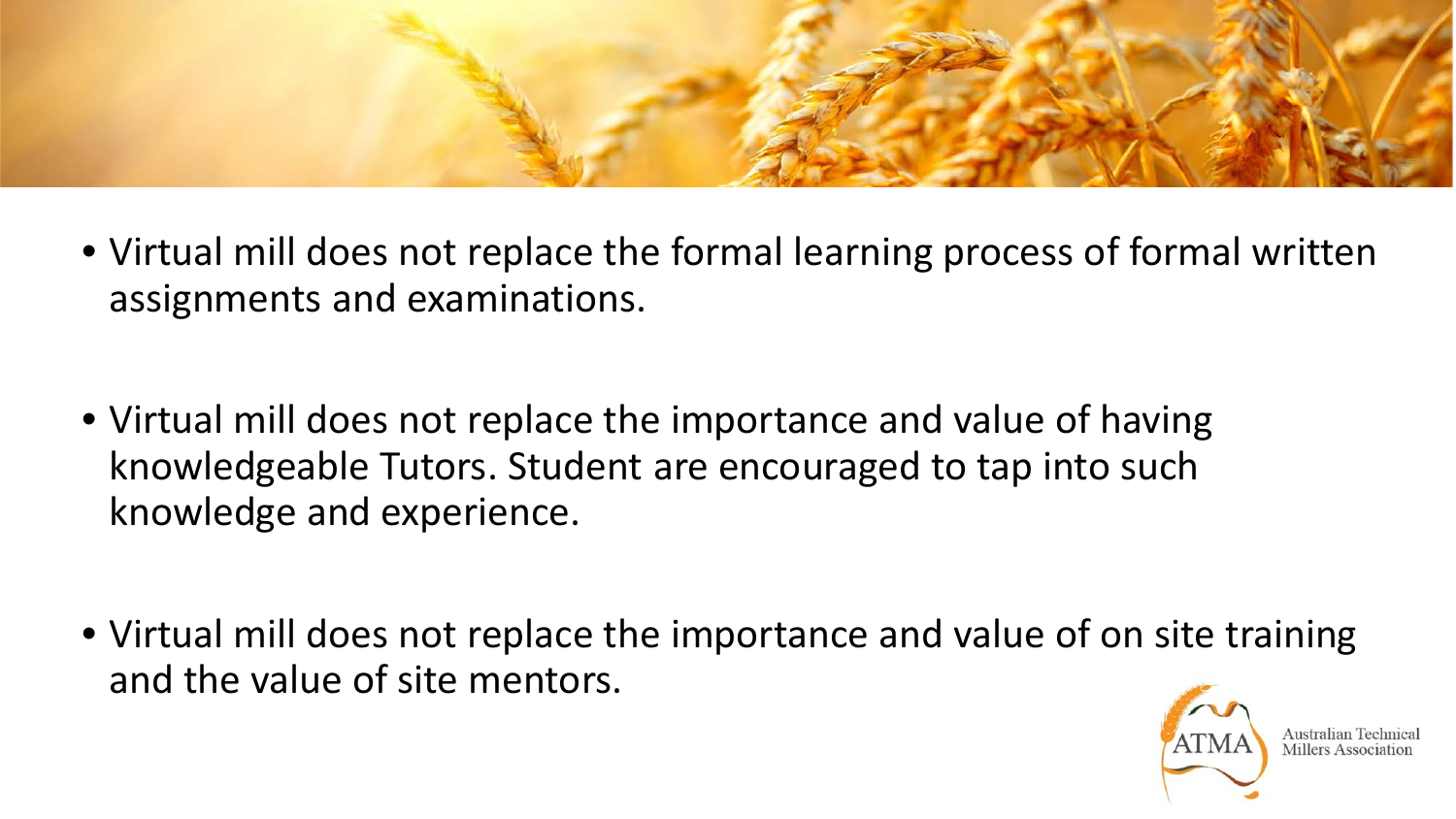

## Importance of Formal training

- Students that are successful in completing the formal training obtain a world wide recognised industry qualification.
- Successful students generally have a solid platform to further their career in a constantly challenging and changing industry.
- Qualified students should have a greater understanding of the technical aspects of milling, mill performance, customer requirements and finished product consistency.
- Qualified students have the technical knowledge to contribute to the business by identifying improvements and opportunities.

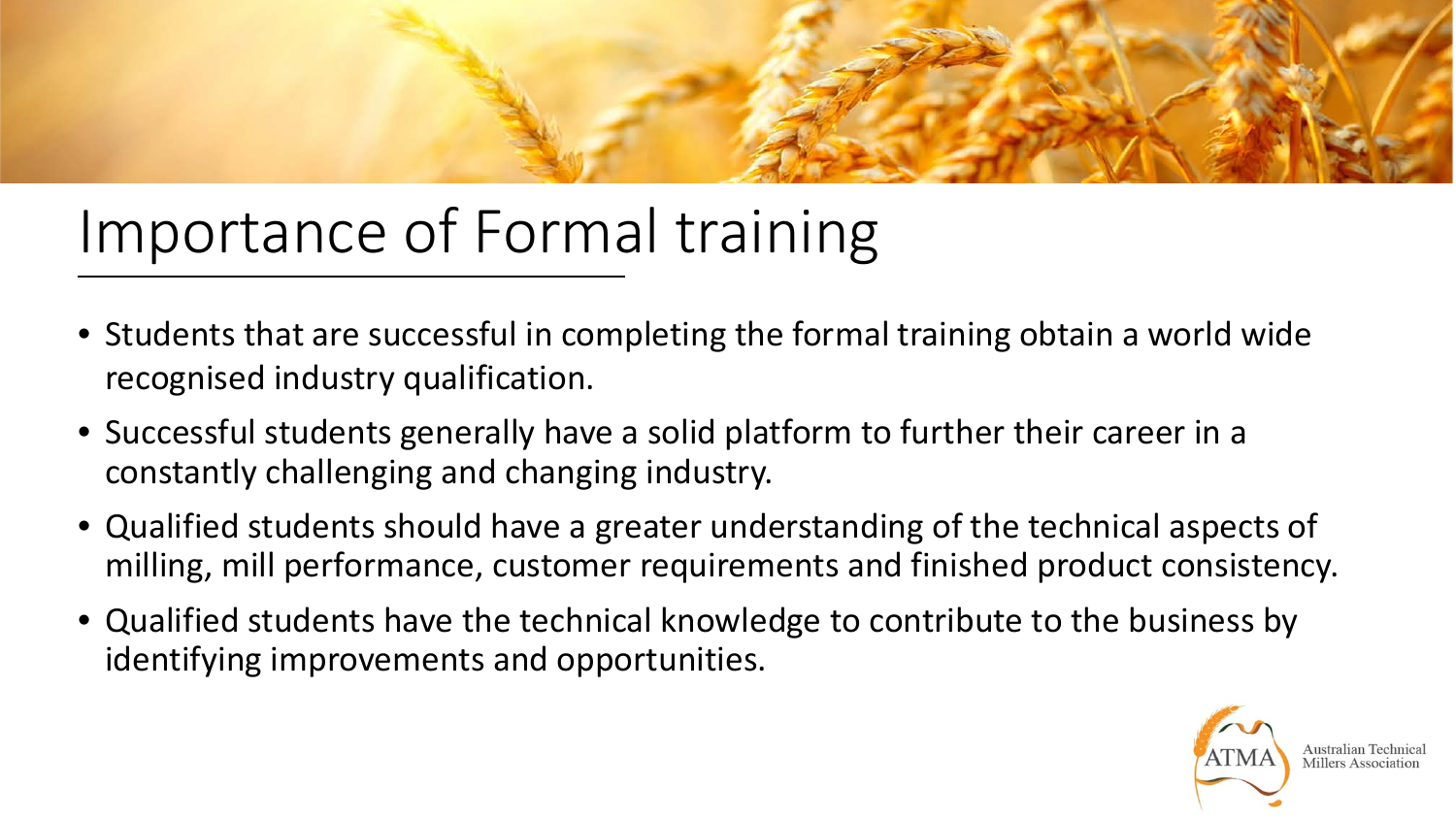# Value of Formal Training for the Company

EMPLOYERS BY ENCOURAGING FORMAL TRAINING PROGRAMS GAIN A WORK FORCE THAT IS SKILLED, FLEXIBLE AND HAVE A GREATER UNDERSTANDING OF THE BUSINESS CHALLENGES.

EMPLOYERS HAVE A GREATER CAPACITY TO HAVE AN INTERNAL SUCCESSION PLAN.

EMPLOYER CAN WITH CONFIDENCE BE ASSURED THE MILL IS PERFORMING AT IT'S OPTIMUM 24/7.

EMPLOYER CAN WITH CONFIDENCE ASSIGN SPECIFIC PROJECTS TO QUALIFIED STAFF.

EMPLOYER CAN SET SPECIFIC RESPONSIBILITIES IN ORDER TO IMPROVE BUSINESS PERFORMANCE.